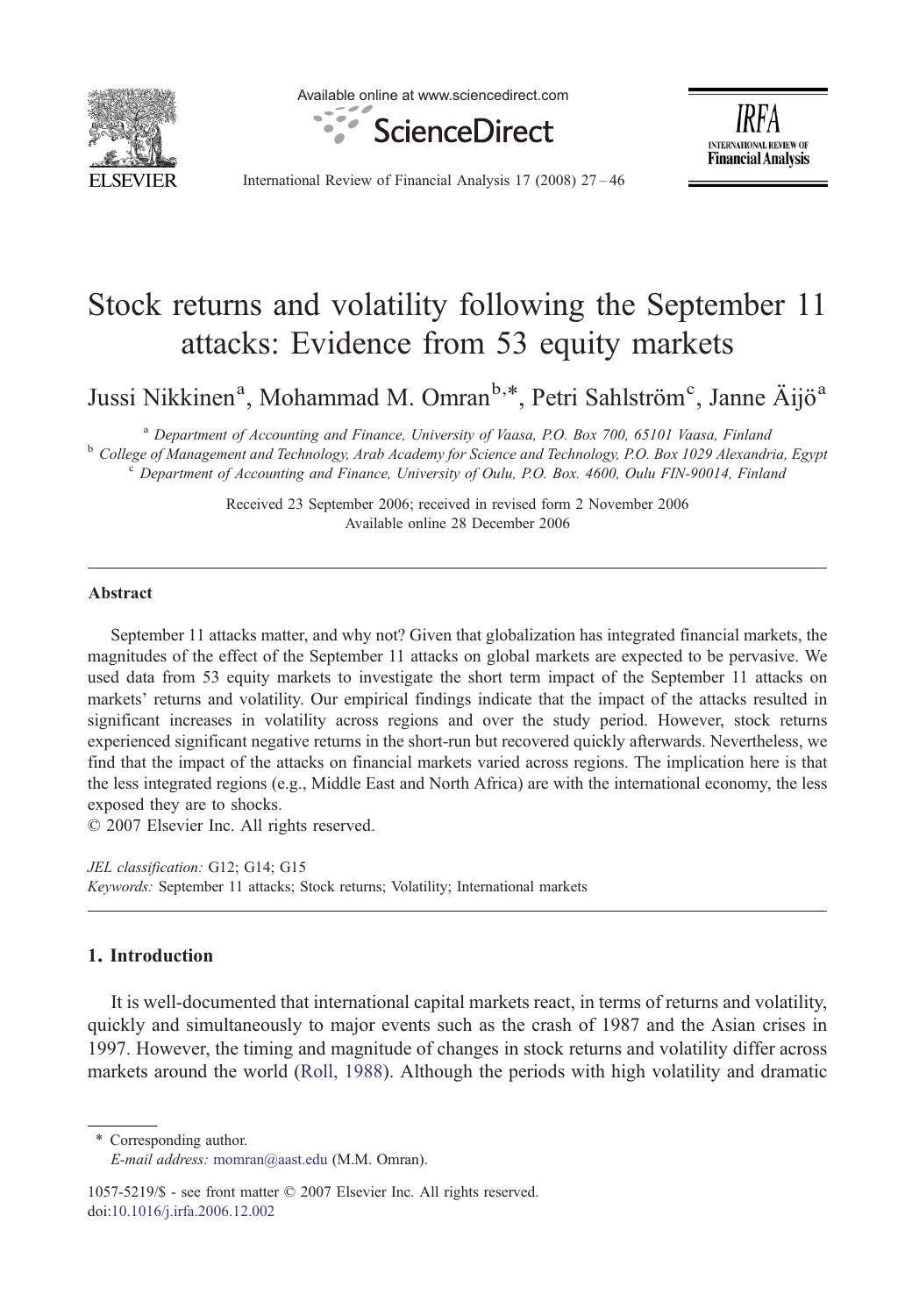movements in stock returns are found to be associated with important events in each country rather than global events, the crash of 1987 proved to have a significant impact on several international markets [\(Aggarwal, Inclan, & Leal, 1999; Goodhart, 1988; King & Wadhwani,](#page--1-0) [1990; Malliaris & Urrutia, 1992](#page--1-0)). It is, however, the September 11 attacks that are a new phenomenon, in which there is a need to understand their impact on the international stock market behavior.

It is typical for previous studies on the impact of global events on international stock markets to deal with those events that arise from market forces, i.e., economic and trading factors (see for example, [Arshanapalli & Doukas, 1993; Arshanapalli, Doukas, & Lang, 1995; Choudhry, 1996;](#page--1-0) [Patel & Sarkar, 1998; Yang, Kolari, & Min, 2003](#page--1-0)). However, the September 11 attacks have a different characteristic. It is a new event that is related to terrorist activities but its impact is not limited to the political agenda. The attacks had significant economic repercussions not only in the US, but also across the world (see for example, [Ito & Lee, 2004\)](#page--1-0). The stock markets in the US and across the world reverberated in response to this unexpected event.<sup>1</sup> We examine whether these terrorist attacks led to a significant change and shift in stock returns and volatility across different stock markets in the short-run, up to 6 months.

The paper contributes to the existing literature on stock markets' behavior by providing additional evidence of the reaction of markets to unexpected events, such as September 11 attacks (see e.g., Schwert, 1990, for the crash of 1987 among others). In particular, the paper does not confine itself to developed or major emerging markets, but also extends to cover the usually ignored region, i.e., the Middle East and North Africa (MENA). Expanding the focus and targeting different regions allow us to better understand whether the impacts of these kinds of political or terrorist shocks are pervasive across regions or if their impact is limited only to integrated markets.

Using daily stock indices from 53 countries and covering the period from March 10, 2001 to March 12 2002, we compare the behavior of stock markets in six different regions before and after the September 11 attacks to examine whether the impact of this event is pervasive across regions. The empirical findings indicate that only developed and European countries exhibit similar stock returns and volatility behavior before September 11. In contrast, the Middle East and North Africa (MENA), Latin America, and to less extent the transition economies and Asia, tend to have significantly different behavior compared with developed and European countries. In the period after September 11, the results, to some extent, corroborate our pre-September findings in terms of volatility. When we look at the behavior of stock returns, shortly after the attacks (at 5 and 10 days), it is confirmed that all regions, but not MENA, exhibit the same downturn and that no statistically significant differences exist.

We also compare the returns (volatility) of each region in the periods before and after September 11. Our findings show a significant increase in volatility across regions that are consistent with the previous findings, in which volatility increases after shocks ([Engle & Mustafa,](#page--1-0) [1992; Schwert, 1989; Schwert, 1990\)](#page--1-0). Stock returns, however, show a significant decline shortly after the attacks across regions except MENA, and a significant rebound over longer periods (3 and 6-month). The implication here is that the September 11 attacks have a minor effect on MENA compared with the rest of the world.

<sup>&</sup>lt;sup>1</sup> The effects of the attack to stock markets around the world are expected to vary across economic regions as a result of differences in dependence on international trade, size of the market, foreign ownership and the industrial and economic structures. In addition, while the stock markets were mainly affected through financial integration, some industries like airline and insurance companies were affected through economical integration.